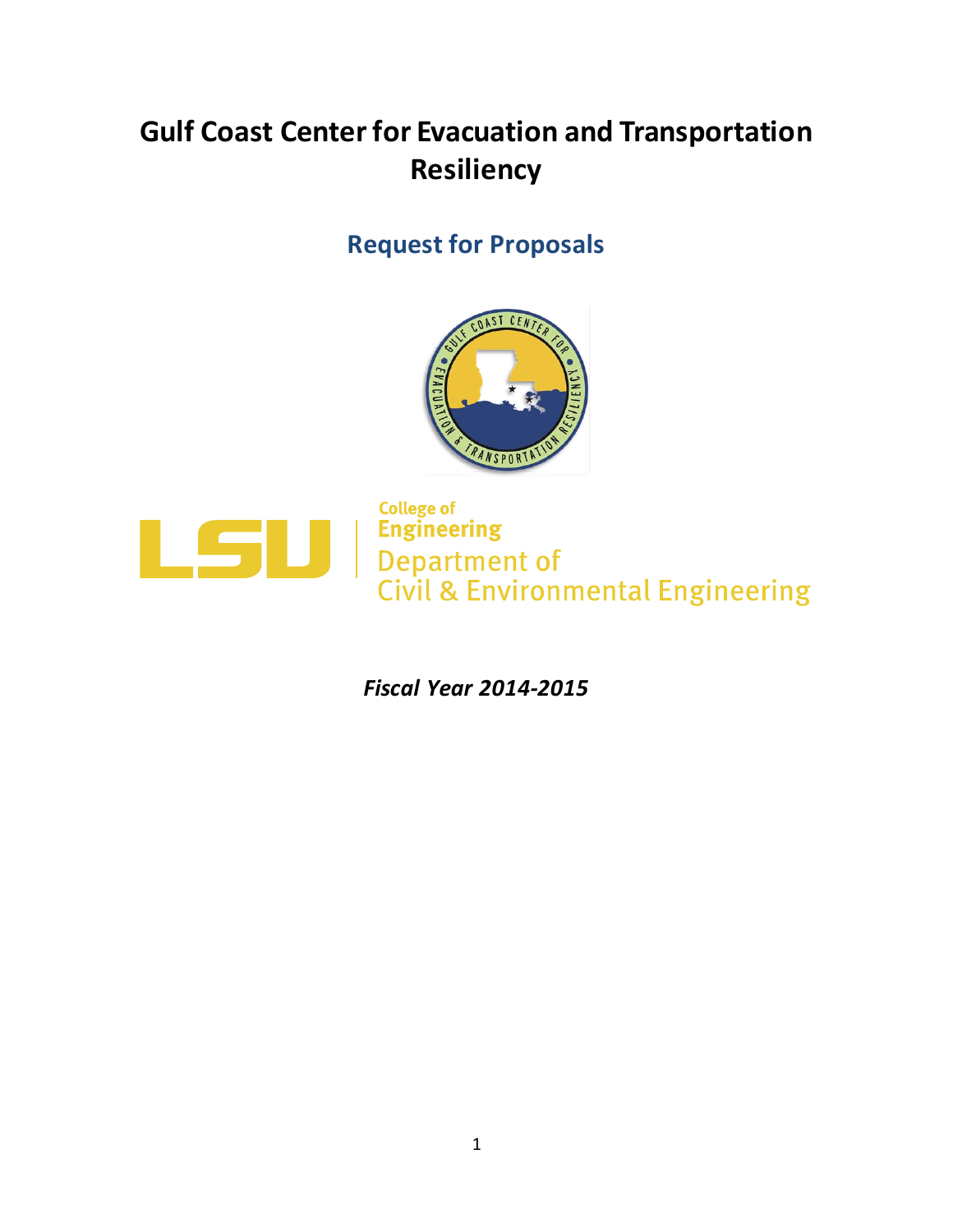

## **Gulf Coast Center for Evacuation and Transportation Resiliency (CETR) Louisiana State University**

[www.evaccenter.lsu.edu](http://www.evaccenter.lsu.edu/)

Call for proposals to support research, education, and technology transfer projects related to *Evacuation* and development of strategies for *Resilient Transportation Systems*.

### **PROPOSALS ARE DUE ON OR BEFORE: Friday, August 1 st, 2014, by 5:00 p.m.**

The CETR invites all interested faculty and research staff of LSU to submit proposals to pursue new and innovative research related to evacuation and resilient transportation systems. The Center, which is housed in the Department of Civil and Environmental Engineering, was created to:

*"…address a multitude of issues that impact transportation processes under emergency conditions such as evacuation and other types of major events as well as the need to develop and maintain the ability of transportation systems to economically, efficiently, and safely respond to the changing conditions and demands that may be placed upon them."*

Proposals are sought for projects related, but not limited, to the development of modeling and analysis techniques; innovative design and control strategies; behavior; and travel demand estimation and planning methods that can be used to predict and improve travel under periods of immediate and overwhelming demand. In addition to research on emergency transportation processes, proposals on the broader study of transportation resiliency, economic competitiveness, multimodal freight and passenger transport and highway congestion are also encouraged. Such projects could include, but not be limited to, work on the key components of redundant transportation systems, analysis of congestion in relation to resiliency, impact of climate change and peak oil, underrepresented groups in transportation and transportation finance.

This program seeks primarily to support graduate students as well as faculty and staff salary (for amounts up to \$49,999); which also must be matched on at least a one-to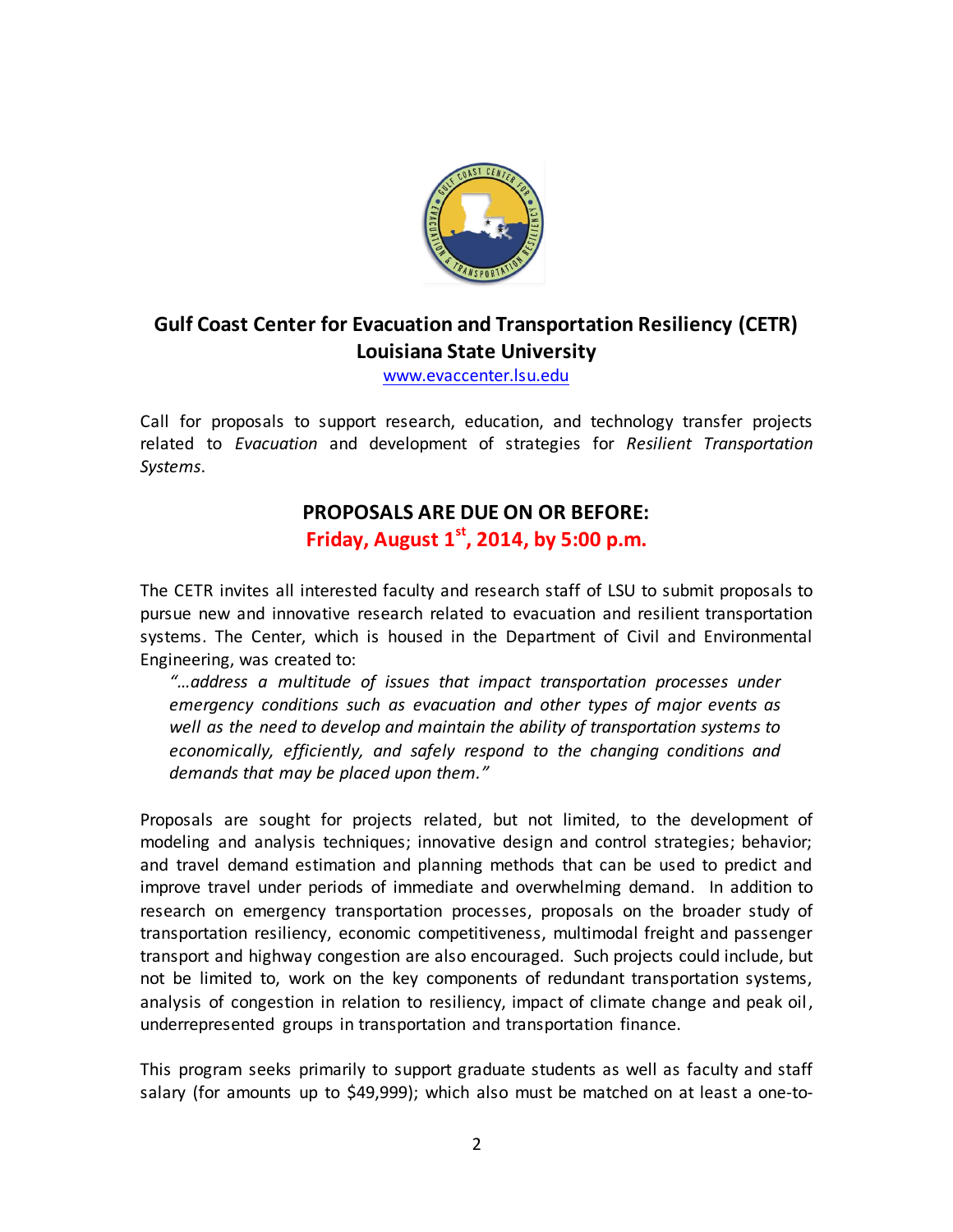one and a half basis. Projects committing to a higher match will receive preferential priority during the project selection process. For specific questions pertaining to match eligibility, please contact Scott Parr.

Due to the requirements of the federal UTC program support, proposal submissions cannot include funds to support international travel or equipment. Once awarded the principle investigator will work with the administrative staff at CETR to finalize a project budget, including the project matched requirement of one-to-one and a half basis using a non-federal funding source.

The CETR seeks to award project grant(s) for durations of up to 12 months. No time extensions will be granted. At a minimum, a final project report of results and findings and at least one peer-reviewed technical journal paper submission are required as a deliverable at the end of the grant period. For cases in which grants are awarded for projects involving the development of products, a prototype will also need to be submitted. Issuance of awards is contingent on available funding.

#### **Criteria for selection of awards as ranked from highest to lowest priority** :

- 1. Theoretical-oriented seed projects with potential to grow into larger-scale research that will attract external (e.g., local, state, federal, and private agencies) funding. Proposers are encouraged to provide supporting correspondence and documents, if available.
- 2. Uniqueness of the proposed idea and its potential for implementation.
- 3. Multi-modal transportation applications and multi-disciplinary cooperation across departments and colleges.
- 4. Qualifications of the PI and the Co-PIs as evidenced by past experience in the field of the proposed work.
- 5. Strong component of student involvement, technology transfer, and/or educational contribution.

All complete proposal submissions will be reviewed and rated by the CETR Technical Advisory Board. If necessary, proposers may be asked to clarify or present technical details of their proposal to this committee. This committee is composed of representatives of academia, government, and private industry.

#### **Areas of Focus**:

This year the Center shall be focusing on the following key areas of research:

- 1. Studies of driver behavior and the roadway environment that involve the use of the LSU driving simulator
- 2. Livability and Emergency Management of Coastal and River Valley Communities
- 3. Strategies to improve resiliency of transportation infrastructure
- 4. Emergency Evacuation Planning, Management and Modeling
- 5. Economic Competitiveness for passenger and freight transportation systems
- 6. Maritime and Multimodal Logistics Management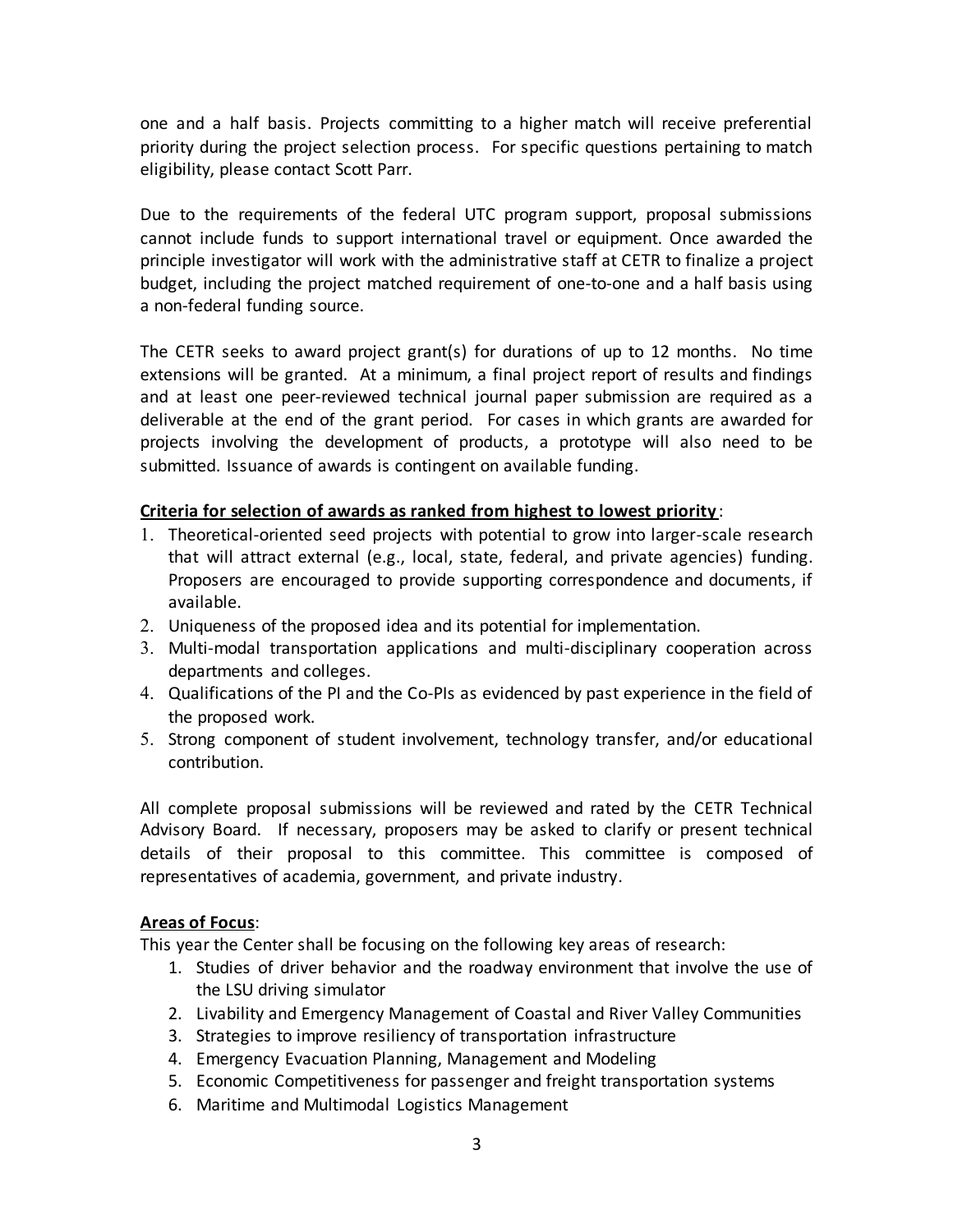- 7. Multimodal Freight efficiency for domestic and international shipping
- 8. Highway Congestion mitigation with multimodal strategies
- 9. Smart investments in intercity passenger travel facilities

#### **Each proposal must contain the following items**:

- 1. A title page listing the PI and Co-PIs and their affiliation.
- 2. Technical description not to exceed five (5) pages.
- 3. A description of recent activities carried out by the PI and/or the Co-Pis relevant to the proposed topic including papers published, research contracts, presentations, Master Degree theses, and Ph.D. Dissertations. This summary should not exceed two (2) pages.

Proposals must also include the following list of information as required by the federal sponsor (if any of these items do not pertain to your proposal, list that item and state "not applicable"):

- Project Title
- Principal Investigator, Institution, Telephone Number, Email Address
- External Project Contact, Address, Telephone Number
- Project Objective
- Project Abstract
- **•** Task Descriptions
- Potential Benefits of the Project *(including potential to use as a basis to attract future external funding)*
- Relationship to Recently Completed, On-going, or Proposed Research Projects
- Contribution to the "Area of Focus" and the field of Evacuation or Transportation Resilience
- Milestones, Dates (Project Start and End Dates), Budget and Deliverables

All proposals must be submitted electronically in PDF format. The proposals should be emailed to Dr. Brian Wolshon [\(brian@rsip.lsu.edu\)](http://us.mc308.mail.yahoo.com/mc/compose?to=brian@rsip.lsu.edu) and Scott Parr [\(sparr2@lsu.edu\)](mailto:sparr2@lsu.edu) . The **Deadline** for submitting the proposal is **Friday August 1 st, 2014** with an anticipated start date of October 2014.

#### Questions regarding this program and proposal submissions should be directed to:

Scott Parr Research Associate 5 Gulf Coast Center for Evacuation and Transportation Resiliency Louisiana State University Baton Rouge, Louisiana 70803 phone: 225-578-9165 email: [sparr2@lsu.edu](mailto:sparr2@lsu.edu)